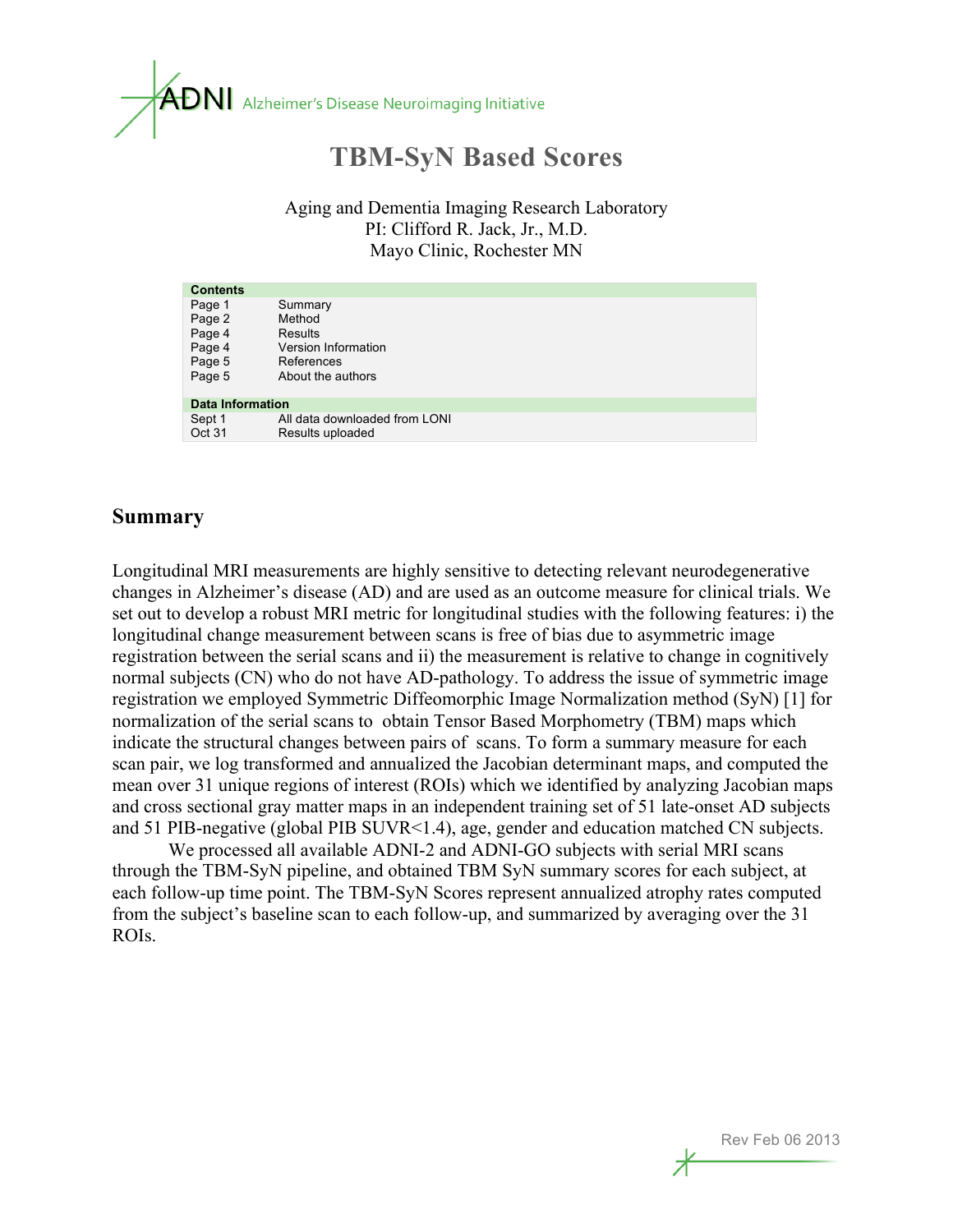

## **1. Method**

#### *1.1 Data Processed*

We processed all ADNI-2 and ADNI-GO subjects with available serial scans as of September 1st 2012, through the Mayo TBM-SyN pipeline. We only processed the un-accelerated T1 scans.

#### *1.2 Image Preprocessing for each individual image*

For each image, we begin with the "N3m" preprocessed datasets. For each image set we have created masks of the brain and the third and lateral ventricles. Using dilation, hole filling, and subtraction, we form collections of voxels dominated by WM and CSF, and fit Gaussian functions to the intensity spectra. We scale image intensities, mapping the WM and CSF spectrum peaks to constant arbitrary values of 20,000 and 5,000 respectively.

Using Aladin (http://sourceforge.net/projects/niftyreg/, Ourselin *et.al.*), we rigid-body (6DOF) co-register each image to the subject's known baseline image, restricting the cost function with an approximate intra-cranial mask to eliminate variability in neck positioning. We average the transformations within subject in quaternion space and resample the grey scale image and masks into this average space with 1mm isotropic resolution using cubic spline, and linear interpolation, respectively. We form a new registration target by averaging the resampled images, and a new intracranial mask by applying dilation and hole filling to the union of the resampled brain and ventricle masks. We then perform affine (9DOF) registration between unregistered images and the average image, and finally resample all images and masks into the target space at 1mm isotropic resolution.

We next balance intensities and perform differential bias correction (DBC). We determine the WM and CSF peak intensities for the mean image and each resampled image from a fit of Gaussians, and a GM-enhanced intensity spectrum from voxels that are spatially between the WM and CSF samples. We fit the GM-enhanced spectra with the sum of two Gaussians, to allow for WM "contamination" – one Gaussian has center and width fixed at the values determined by the WM fit with arbitrary amplitude. We employ a spline based intensity re-mapping to bring each image's GM, WM and CSF peak intensity into agreement with the mean image. The DBC is carried out using the collection of voxels that is consistently near CSF peak intensity or consistently near WM peak intensity and inside a hole-filled brain mask. Using only points inside the collection, we create a log transformed ratio image of Ri to the mean image. Since the point collection is sparse in space, we use a trilinear 3D interpolation to create a dense field, requiring it go to zero at the edges of the image. We then smooth the dense field with a 20mm isotropic Gaussian kernel, exponentiate the resulting field and finally apply the result to image Ri to arrive at the final preprocessed image.

#### *1.3 Longitudinal Measure Free of Bias*

High accuracy is the main metric that is often considered in the development of the warping algorithms; however recently it has been shown that asymmetric registration between serial scans will introduce bias in longitudinal measurements [2]. In this work we used the Symmetric

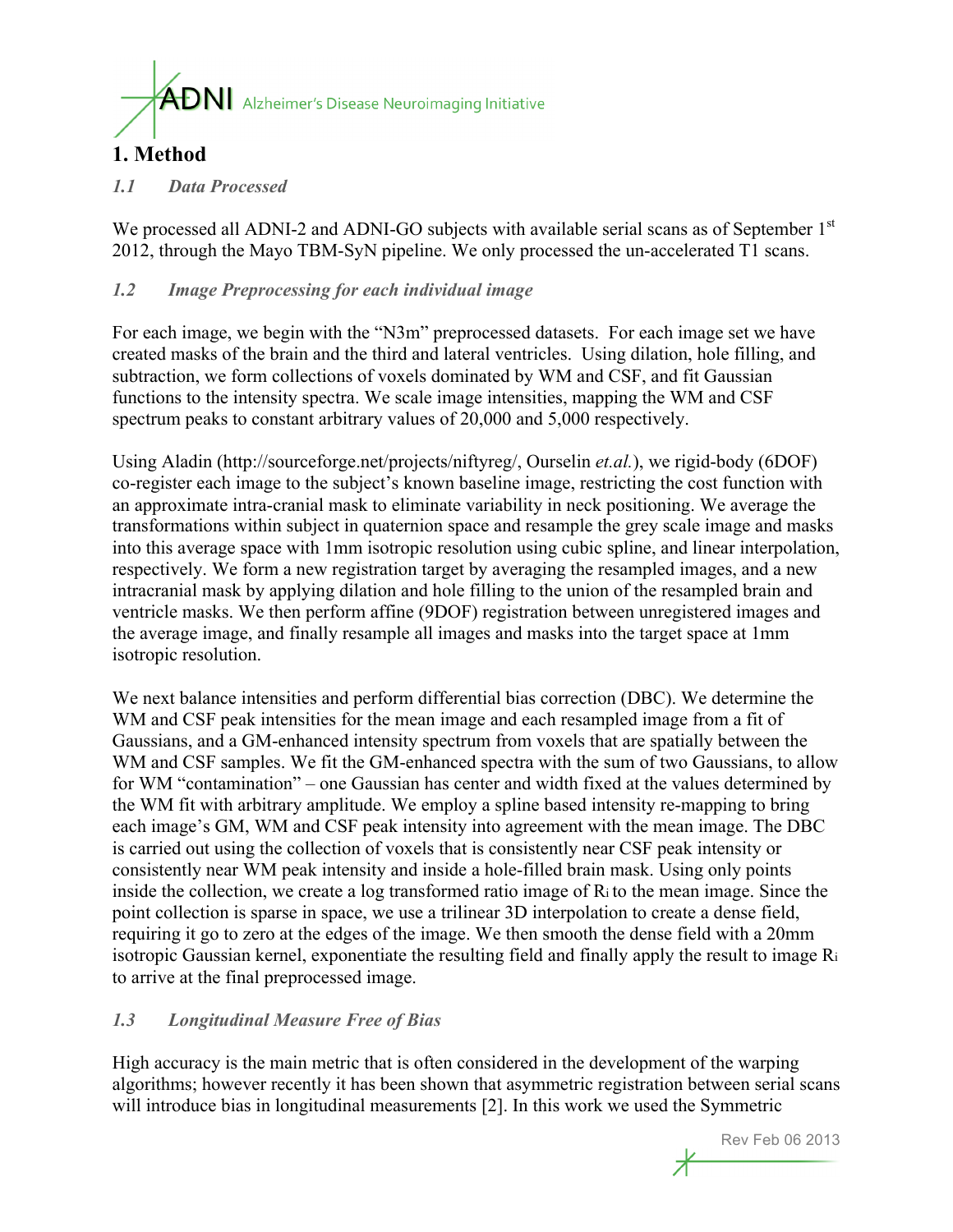# $\bm{\hat{\text{AD}}}$  Alzheimer's Disease Neuroimaging Initiative

Normalization algorithm (SyN) developed by Avants et al. [1] which provides symmetric normalization between serial scans and has a high degree of accuracy when compared to manual measurements and in comparison to other nonlinear deformation algorithms [3]. Starting with the preprocessed scans for each subject, we compute the SyN deformations between each pair of images, in both directions explicitly, saving an image of the log transformed Jacobian determinants for each. We form an "annualized" log Jacobian map by dividing each log Jacobian voxel by the intra-scan time interval, measured in years. We then apply each deformation to the corresponding moving image, and create a "soft-mean" of the "fixed" and the "moved" image. We then apply SPM5 unified segmentation to each soft-mean image, and propagate ROI masks from the template space to the soft-mean space, to obtain mean annualized log Jacobian measurements in the various ROIs.

#### *1.4 Mayo Clinic Patients for Region Selection*

In the development of longitudinal measurements, statistically significant ROIs are often

determined by analyzing a training set consisting of both patients and matched controls, in order to get a more accurate picture of neurodegenerative changes in patients relative to matched controls. In this work, we identified a training set of AD and CN subjects with longitudinal MRI scans, drawn from the Mayo Clinic Alzheimer's Disease Research Center (ADRC) and the Mayo Clinic Study of Aging (MCSA). In total there were 51 AD subjects, and 51 PIB-negative CN patients that were matched on age, gender and education. The PIB-negative status of the CN subjects was defined as global PIB SUVR<1.4. We applied this PIB-negative criterion in order to exclude CN subjects who have indication of early AD pathology. Each subject had two serial MRI scans and in order to maintain a clean training dataset we took the following additional steps: all subjects were required to maintain the same clinical primary diagnosis at both the serial scans; the baseline age of all subjects was restricted to  $\geq 64$  years,



Figure 1: The top 20 features selected based on t-test differences between the 51 AD and 51 PIB –ve CN. Colors indicate the regions selected in the crosssectional (Cx) and longitudinal (Lg) array of values. Magenta: Cx only; Blue: Lg Only and Green: Cx and Lg.

in order to filter out possible early onset AD subjects. We used a two-sample t-test to select the top 20 regions (with right and left information combined) that were significantly different when both cross-sectional GM volumes as well as longitudinal annualized log Jacobian data were all compared together. This led to the selection of the 31 unique ROIs that are shown in shown in Figure 1. Since 30 of the regions were gray matter (GM) ROIs, which show volume shrinkage, and one of the ROIs is the ventricle, which shows expansion, we inverted the sign of the ventricle log Jacobian determinant before combining it with the values from the cortical GM ROIs.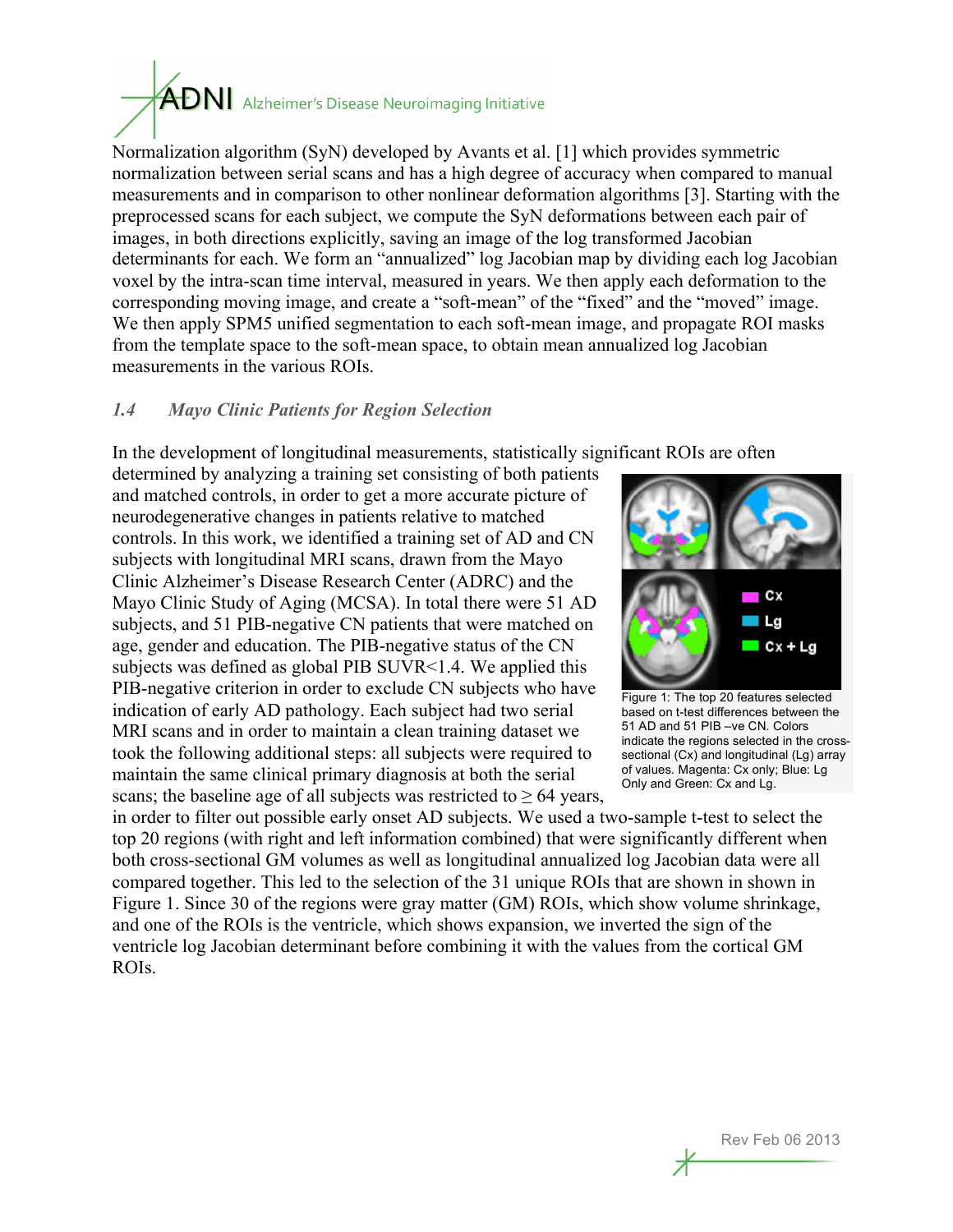

#### *1.5 TBM-SyN Scores*

We computed summary TBM-SyN Scores between pairs of scans, by forming the average of the annualized log Jacobians determinants from the TBM-SyN pipeline, in the 31 regions described above.

#### **2. Results**

The TBM-SyN Scores were computed for all subjects with serial scans by computing the SyN deformations between each follow-up scan and the subject's baseline scan. The software packages that were used for the development of the tool were - MATLAB (Mathworks, Natwick, MA), ANTs 1.9.x (Penn Image Computing and Science Lab, University of Pennsylvania, PA), SPM5 (Wellcome Trust Center for Neuroimaging, UCL, UK).

#### **3. Version Information v 1.1**

This is the first document that is being submitted from the Mayo Clinic Rochester for the longitudinal measures of structural MRI scans.

#### Dataset Information

This methods document applies to the following dataset(s) available from the ADNI repository:

| <b>Dataset Name</b>                   | Date Submitted   |
|---------------------------------------|------------------|
| Jack Lab – TBM-SyN Scores Version 1.1 | 31 October 2012  |
| Jack Lab – TBM-SyN Scores Version 1.1 | 06 February 2013 |